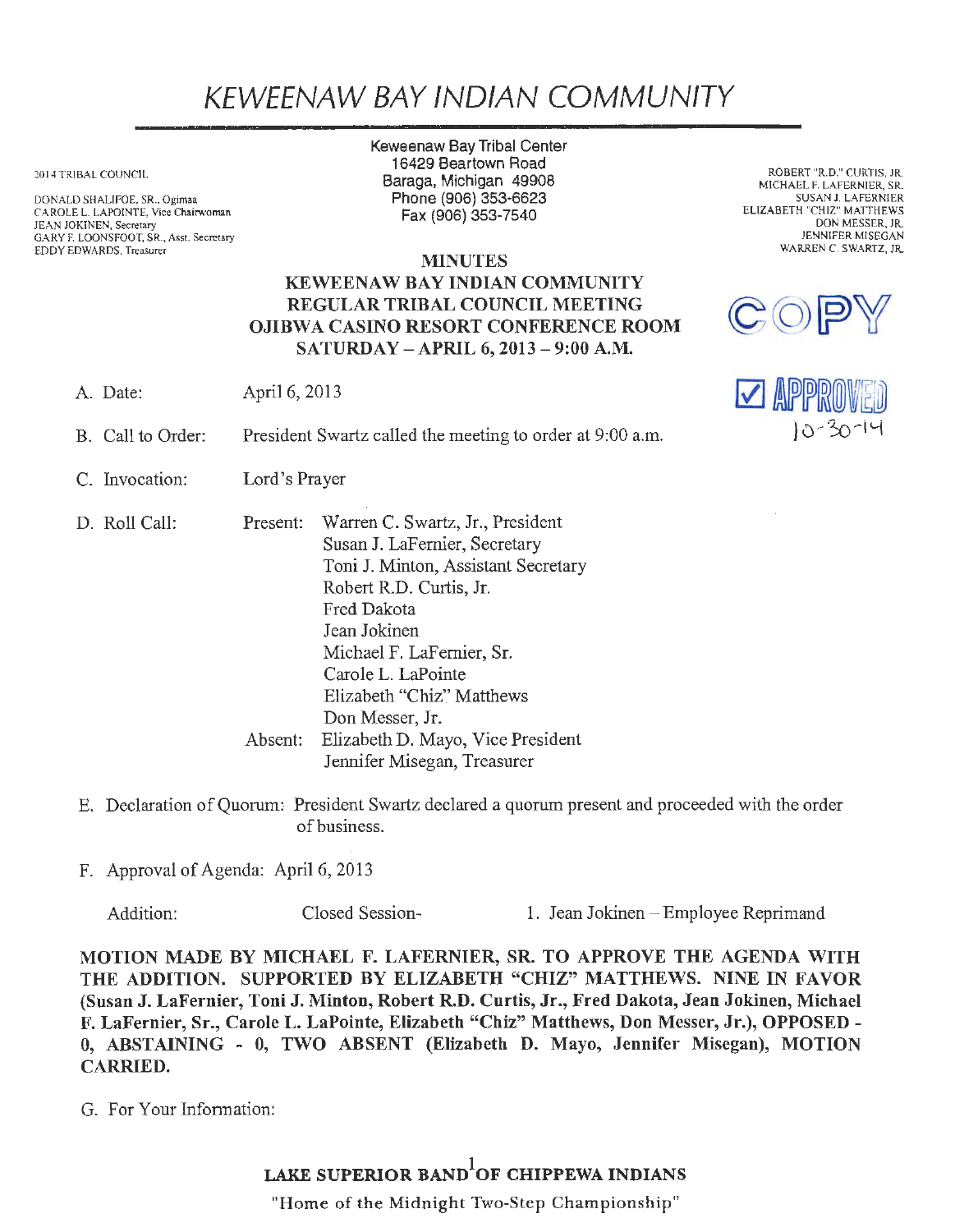- 1. A "Thank you" from DHS Native American Affairs
- 2. A "Thank you" from the (Isadore "Blue") Misegan Family
- 3. A "Thank you" from North Star Academy to Fred Dakota on Indian Gaming Presentation
- 4. A "Thank you" from the Native American Ministries of the Grand Rapids District
- 5. A "Thank you" from the Iron Ore Heritage Trail Administrator
- 6. A "Thank you" from the Great Lakes Recovery Centers Executive Director
- 7. SNB KBIC Guaranteed Loan Program Account Summary March 20, 2013
- 8. VOIGT Intertribal Task Force Meeting Minutes February 7, 2013 Red Cliff, WI
- 9. Notification of Approved Emollment Applications February 12, 2013 (10) and April 1, 2013 (8)
- 10. Healing to Wellness Court Graduation (2) April 9, 2013 at 1 :00 p.m. Ojibwa Senior Citizens **Center**
- 11. Baraga County Community Foundation Request Permission to use Tribal Roads Saturday, June 29<sup>th</sup> for the Denise Marth Memorial Fun Run
- 12. L'Anse Area Schools Nominate KBIC for Copper Country Education Leadership Award
- 13. L'Anse Sentinel Articles "Survey Says: Green Tech, Fish Farming and Indoor Farms" March 27, 2013 and "Survey to Include Business Planning for Three Projects" April 3, 2013
- 14. Draft Reservation Entry Road Signs for review

Carole LaPointe suggested adding birch bark to the Reservation road sign picture.

Jean Jokinen questioned the wording and stated she will check with Earl Otchingwanigan on the Ojibwa wording for "welcome."

## H. Approval of Meeting Minutes:

1. April 19, 2012

MOTION MADE BY FRED DAKOTA TO APPROVE THE APRIL 19, 2012 MEETING MINUTES. SUPPORTED BY ELIZABETH "CHIZ" MATTHEWS. FIVE IN FAVOR (Susan J. LaFernier, Fred Dakota, Jean Jokinen, Michael F. LaFernier, Sr., Elizabeth "Chiz" Matthews), OPPOSED - O, FOUR ABSTAINING (Toni J. Minton, Robert R.D. Curtis, Jr., Carole L. LaPointe, Don Messer, Jr.), TWO ABSENT (Elizabeth D. Mayo, Jennifer Misegan), MOTION CARRIED.

2. April 26, 2012

MOTION MADE BY TONI J. MINTON TO APPROVE THE APRIL 26, 2012 MEETING MINUTES. SUPPORTED BY FRED DAKOTA. EIGHT IN FAVOR (Susan J. LaFernier, Toni J. Minton, Robert R.D. Curtis, Jr., Fred Dakota, Jean Jokinen, Michael F. LaFernier, Sr., Carole L. LaPointe, Elizabeth "Chiz" Matthews), OPPOSED - O, ONE ABSTAINING (Don Messer, Jr.), TWO ABSENT (Elizabeth D. Mayo, Jennifer Misegan), MOTION CARRIED.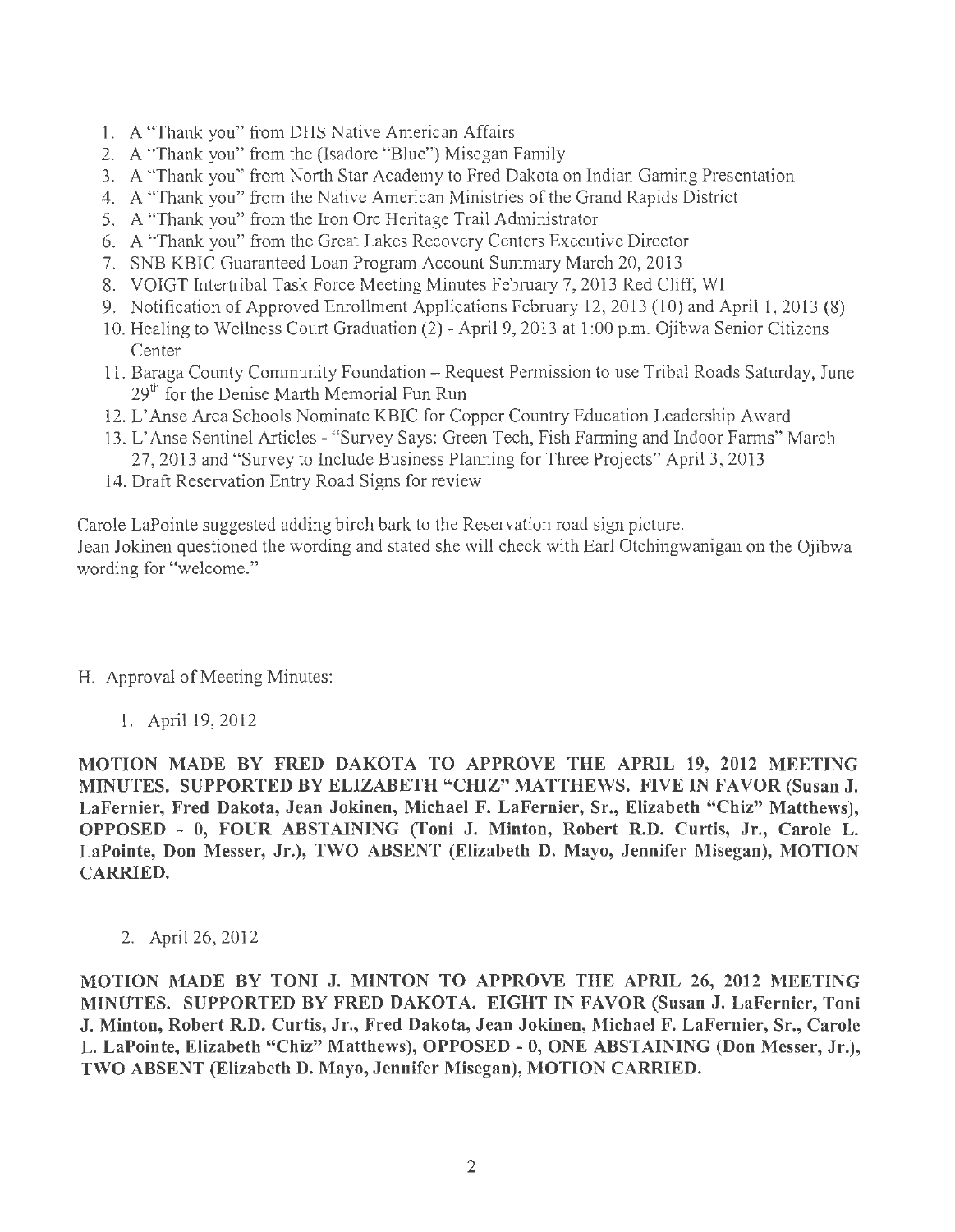3. May 3, 2012

MOTION MADE BY TONI J. MINTON TO APPROVE THE MAY 3, 2012 MEETING MINUTES. SUPPORTED BY ELIZABETH "CHIZ" MATTHEWS. EIGHT IN FAVOR (Susan J. LaFernier, Toni J. Minton, Robert R.D. Curtis, Jr., Fred Dakota, Jean Jokinen, Michael F. LaFernier, Sr., Carole L. LaPointe, Elizabeth "Chiz" Matthews), OPPOSED - 0, ONE ABSTAINING (Don Messer, Jr.), TWO ABSENT (Elizabeth D. Mayo, Jennifer Misegan), MOTION CARRIED.

4. May 5, 2012

MOTION MADE BY TONI J. MINTON TO APPROVE THE MAY 5, 2012 MEETING MINUTES. SUPPORTED BY CAROLE L. LAPOINTE. EIGHT IN FAVOR (Susan J. LaFernier, Toni J. Minton, Robert R.D. Curtis, Jr., Fred Dakota, Jean Jokinen, Michael F. LaFernier, Sr., Carole L. LaPointe, Elizabeth "Chiz" Matthews), OPPOSED - O, ONE ABSTAINING (Don Messer, Jr.), TWO ABSENT (Elizabeth D. Mayo, Jennifer Misegan), MOTION CARRIED.

I. President's Report/March 2013 - Verbal Report

MOTION MADE BY FRED DAKOTA TO APPROVE THE MARCH 2013 PRESIDENT'S REPORT. SUPPORTED BY MICHAEL F. LAFERNIER, SR. NINE IN FAVOR (Susan J. LaFernier, Toni J. Minton, Robert R.D. Curtis, Jr., Fred Dakota, Jean Jokinen, Michael F. LaFernier, Sr., Carole L. LaPointe, Elizabeth "Chiz" Matthews, Don Messer, Jr.), OPPOSED - 0, ABSTAINING - 0, TWO ABSENT (Elizabeth D. Mayo, Jennifer Misegan), MOTION CARRIED.

J. Secretary's Report/March  $2013$  – available for your review

MOTION MADE BY TONI J. MINTON TO APPROVE THE MARCH 2013 SECRETARY'S REPORT. SUPPORTED BY CAROLE L. LAPOINTE. NINE IN FAVOR (Susan J. LaFernier, Toni J. Minton, Robert R.D. Curtis, Jr., Fred Dakota, Jean Jokinen, Michael F. LaFernier, Sr., Carole L. LaPointe, Elizabeth "Chiz" Matthews, Don Messer, Jr.), OPPOSED - 0, ABSTAINING - O, TWO ABSENT (Elizabeth D. Mayo, Jennifer Misegan), MOTION CARRIED.

K. CEO's Report/February 2013-March 2013 – available for your review [also available on ojibwa.com]

MOTION MADE BY TONI J. MINTON TO APPROVE THE FEBRUARY AND MARCH 2013 CEO'S REPORT. SUPPORTED BY MICHAEL F. LAFERNIER, SR. NINE IN FAVOR (Susan J. LaFernier, Toni J. Minton, Robert R.D. Curtis, Jr., Fred Dakota, Jean Jokinen, Michael F. LaFernier, Sr., Carole L. LaPointe, Elizabeth "Chiz" Matthews, Don Messer, Jr.), OPPOSED - O, ABSTAINING - O, TWO ABSENT (Elizabeth D. Mayo, Jennifer Misegan), MOTION CARRIED.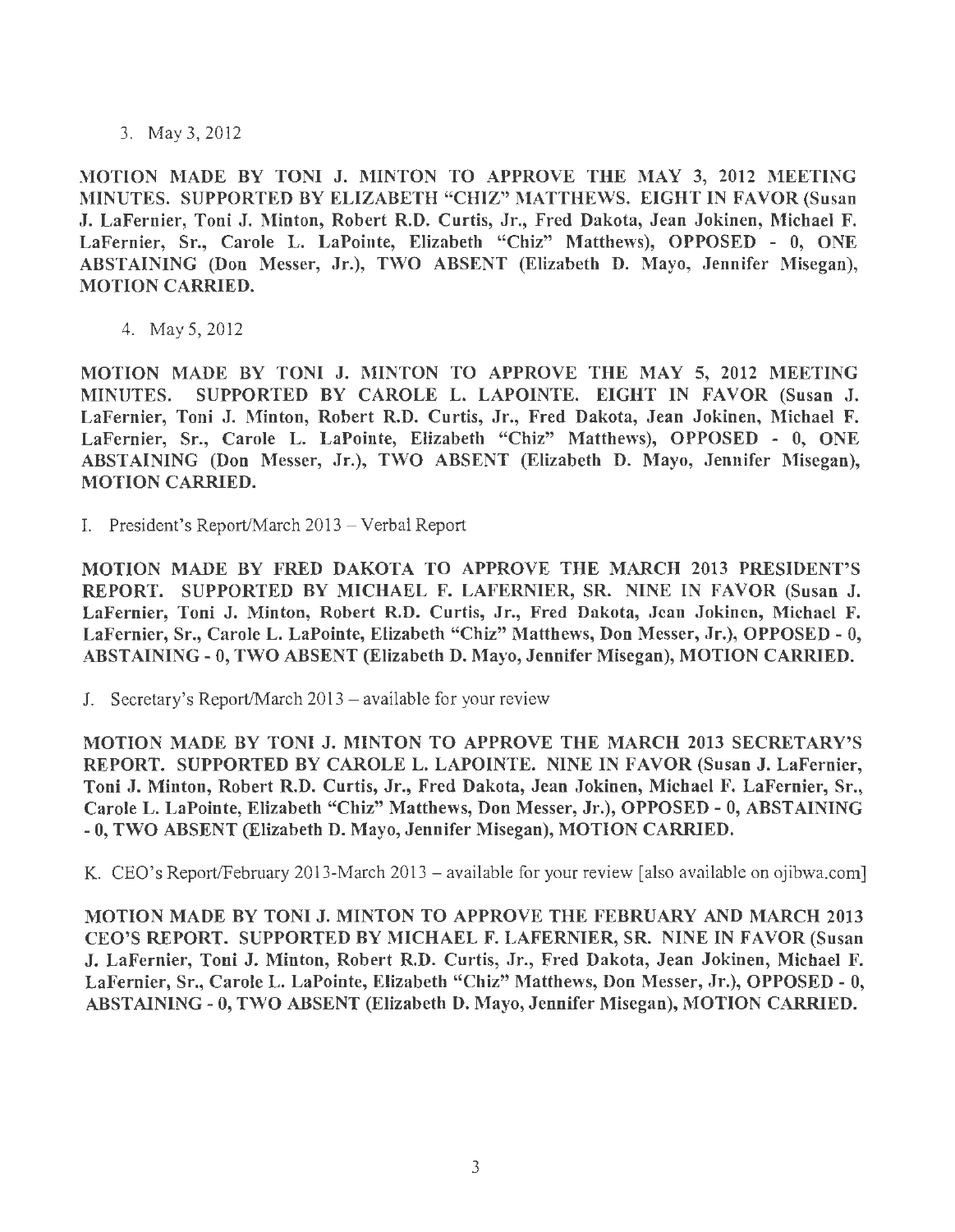L. Department Head Reports - February 2013

MOTION MADE BY SUSAN J. LAFERNIER TO APPROVE THE FEBRUARY 2013 DEPARTMENT HEAD REPORTS. SUPPORTED BY TONI J. MINTON. EIGHT IN FAVOR (Susan J. LaFernier, Toni J. Minton, Robert R.D. Curtis, Jr., Fred Dakota, Jean Jokinen, Carole L. LaPointe, Elizabeth "Chiz" Matthews, Don Messer, Jr.), ONE OPPOSED (Michael F. LaFernier, Sr.), ABSTAINING - O, TWO ABSENT (Elizabeth D. Mayo, Jennifer Misegan), MOTION CARRIED.

Carole LaPointe stated she would like to see monthly Committee Reports/Minutes.

Break:  $9:58 - 10:09$  a.m.

M. Recognize Scheduled Delegation/Individuals:

1. Gayle Isaacson-President, JoAnne Danielson, Tracy Larson/Baraga County Lumberjack Days Committee - Annual Fireworks Request Diamond Sponsor

MOTION MADE BY FRED DAKOTA TO APPROVE A DONATION OF \$8,000.00 TO THE BARAGA LUMBERJACK COMMITTEE FOR THE ANNUAL FIREWORKS. SUPPORTED BY CAROLE L. LAPOINTE. EIGHT IN FAVOR (Susan J. LaFernier, Toni J. Minton, Robert R.D. Curtis, Jr., Fred Dakota, Michael F. LaFernier, Sr., Carole L. LaPointe, Elizabeth "Chiz" Matthews, Don Messer, Jr.), ONE OPPOSED (Jean Jokinen), ABSTAINING - O, TWO ABSENT (Elizabeth D. Mayo, Jennifer Misegan), MOTION CARRIED.

- 2. Evelyn Ravindran, Parks and Recreation Committee Chair
	- a) Amendments to By-Laws Article III and Article V

MOTION MADE BY SUSAN J. LAFERNIER TO APPROVE THE KBIC PARKS AND RECREATION COMMITTEE BY-LAWS REVISIONS. SUPPORTED BY CAROLE L. LAPOINTE. NINE IN FAVOR (Susan J. LaFernier, Toni J. Minton, Robert R.D. Curtis, Jr., Fred Dakota, Jean Jokinen, Michael F. LaFernier, Sr., Carole L. LaPointe, Elizabeth "Chiz" Matthews, Don Messer, Jr.), OPPOSED - 0, ABSTAINING - O, TWO ABSENT (Elizabeth D. Mayo, Jennifer Misegan), MOTION CARRIED.

- b) KBIC Five Year Recreation Plan 2013-2017 The Council will review the plan and consider on May 4, 2013
- N. New Business:
	- 1. President Swartz Donations April 2013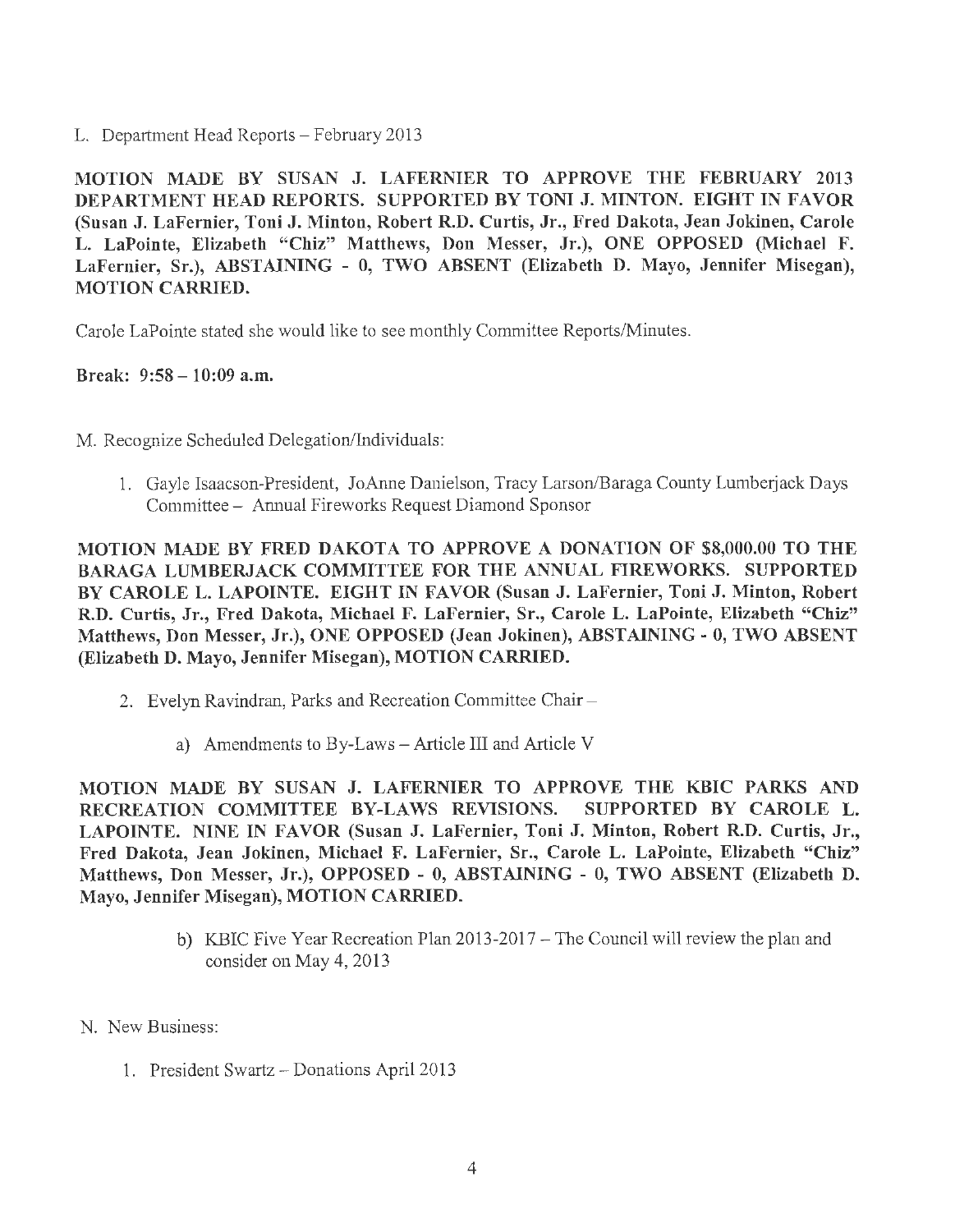MOTION MADE BY ROBERT R.D. CURTIS, JR. TO APPROVE A DONATION REQUEST FROM JIM WELSH IN THE AMOUNT OF \$401.94 FOR AUTO REPAIRS. SUPPORTED BY FRED DAKOTA. SEVEN IN FAVOR (Toni J. Minton, Robert R.D. Curtis, Jr., Fred Dakota, Michael F. LaFernier, Sr., Carole L. LaPointe, Elizabeth "Chiz" Matthews, Don Messer, Jr.), TWO OPPOSED (Susan J. LaFernier, Jean Jokinen), ABSTAINING - O, TWO ABSENT (Elizabeth D. Mayo, Jennifer Misegan), MOTION CARRIED.

MOTION MADE BY ROBERT R.D. CURTIS, JR. TO APPROVE THE APRIL 2013 DONATIONS IN THE AMOUNT OF \$2,360.00: CAMP NEW DAY, \$500.00 AND THE L'ANSE JUNIOR HIGH FOOTBALL TEAM, \$1,860.00. SUPPORTED BY FRED DAKOTA. SEVEN IN FAVOR (Toni J. Minton, Robert R.D. Curtis, Jr., Fred Dakota, Michael F. LaFernier, Sr., Carole L. LaPointe, Elizabeth "Chiz" Matthews, Don Messer, Jr.), TWO OPPOSED (Susan J. LaFernier, Jean Jokinen), ABSTAINING - 0, TWO ABSENT (Elizabeth D. Mayo, Jennifer Misegan), MOTION CARRIED.

2. Susie Crawford (not present) - Request Increase of Tribal Funding for Grave Markers

MOTION MADE BY FRED DAKOTA TO APPROVE THE REQUEST FROM SUSIE CRAWFORD TO INCREASE THE GRAVE MARKER FUNDS TO \$585.00 AND VETERAN GRAVE MARKERS TO \$665.00. SUPPORTED BY CAROLE L. LAPOINTE. NINE IN FAVOR (Susan J. LaFernier, Toni J. Minton, Robert R.D. Curtis, Jr., Fred Dakota, Jean Jokinen, Michael F. LaFernier, Sr., Carole L. LaPointe, Elizabeth "Chiz" Matthews, Don Messer, Jr.), OPPOSED - 0, ABSTAINING - O, TWO ABSENT (Elizabeth D. Mayo, Jennifer Misegan), MOTION CARRIED.

3. Lany Denomie III, CEO-Mabel Lewis-Hill Services Agreement-Language Immersion Services with Bay Mills Community College, April-August 2013

MOTION MADE BY TONI J. MINTON TO APPROVE THE SERVICES AGREEMENT FOR MABEL LEWIS-HILL. SUPPORTED BY ROBERT R.D. CURTIS, JR. NINE IN FAVOR (Susan J. LaFernier, Toni J. Minton, Robert R.D. Curtis, Jr., Fred Dakota, Jean Jokinen, Michael F. LaFernier, Sr., Carole L. LaPointe, Elizabeth "Chiz" Matthews, Don Messer, Jr.), OPPOSED - O, ABSTAINING - O, TWO ABSENT (Elizabeth D. Mayo, Jennifer Misegan), MOTION CARRIED.

- 0. Closed Session:
	- 1. Jean Jokinen Employee Reprimand

MOTION MADE BY MICHAEL F. LAFERNIER, SR. TO GO INTO CLOSED SESSION AT 10:55 A.M. SUPPORTED BY ELIZABETH "CHIZ" MATTHEWS. SEVEN IN FAVOR (Susan J. LaFernier, Toni J. Minton, Robert R.D. Curtis, Jr., Jean Jokinen, Michael F. LaFernier, Sr., Carole L. LaPointe, Elizabeth "Chiz" Matthews), TWO OPPOSED (Fred Dakota, Don Messer, Jr.), ABSTAINING - 0, TWO ABSENT (Elizabeth D. Mayo, Jennifer Misegan), MOTION CARRIED.